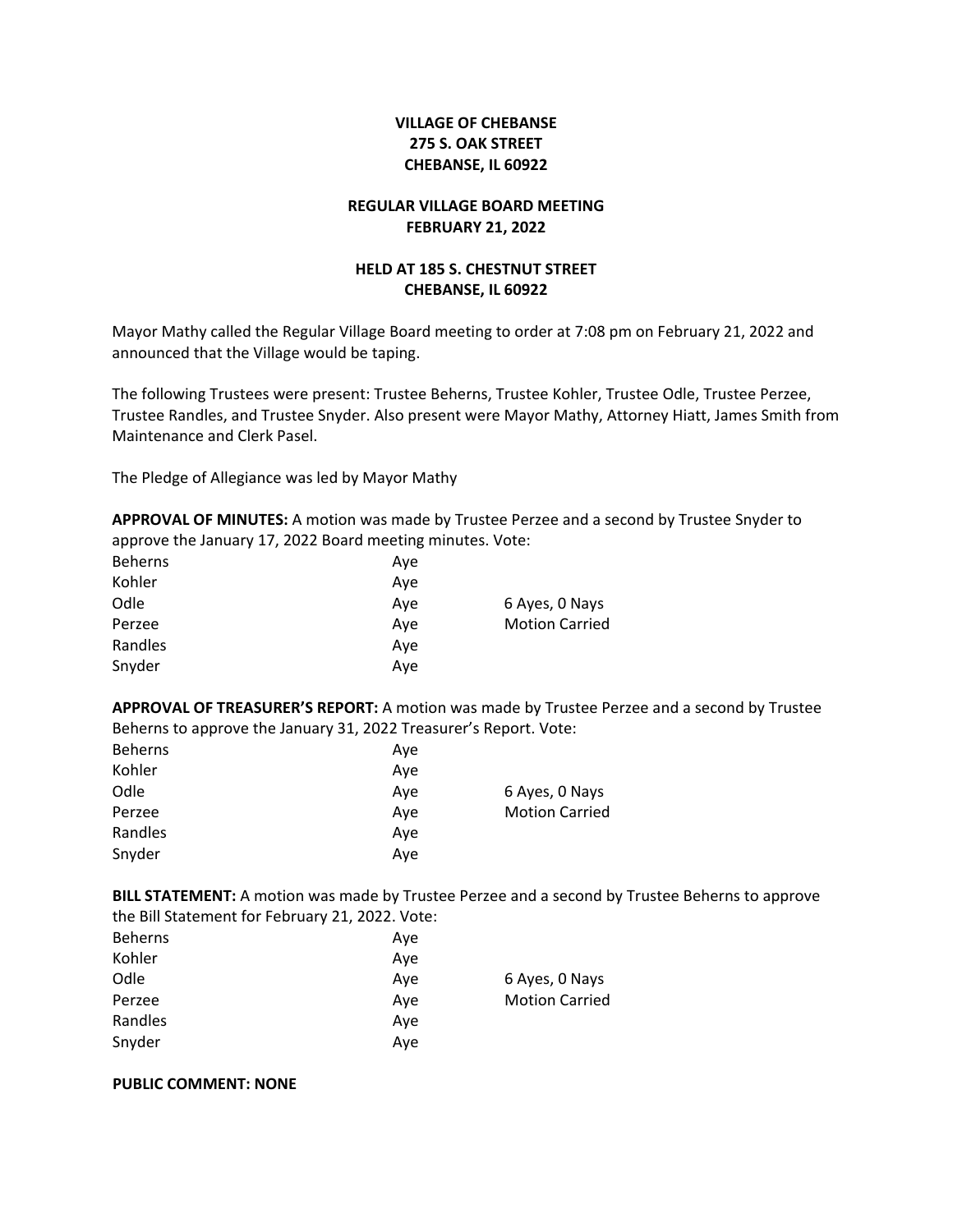## **UNFINISHED BUSINESS: NONE**

#### **REPORTS OF COMMITTEES:**

**PLANNING AND ZONING HEARING RECOMMENDATIONS:** Mayor Mathy stated that there was a Committee Meeting and Public Hearing tonight before the Regular Village Board Meeting. Mayor Mathy stated that the Committee has made a recommendation to annex the property located at First South Street, I-57 SB On-Ramp, and Locust Street (0.548 Acres) as B-2 Business District for a fuel filling station, approve the Conditional Use Permit in B-2 Business District to operate a fuel filling station, and Six (6) Sign Variations, price sign variance of 3" support poles, hi-rise ID sign, variance of 52" support pole, variance of 420 Sq. feet gross sign surface area, 10 feet variance for free-standing sign to be located 10 feet from First South St. right-of-way, variance of 70 feet allowing a 100 feet high hi-rise sign and allowing 16 signs instead of 12 signs.

#### **REPORT OF VILLAGE OFFICERS: NONE**

## **NEW BUSINESS**

## **CASYE'S GAS STATION**

**ANNEXATION:** A motion was made by Trustee Perzee and a second by Trustee Beherns to approve Ordinance No. 22-01 – An Ordinance Annexing to the Village of Chebanse Certain Territory Located at  $1^{St}$ South Street, I-57 SB On-Ramp, and Locust Street (0.548 Acres) Commonly known as 60 East First South Street, Chebanse, Illinois 60922, as B-2 Business District. Vote:

| <b>Beherns</b> | Ave |                       |
|----------------|-----|-----------------------|
| Kohler         | Ave |                       |
| Odle           | Ave | 6 Ayes, 0 Nays        |
| Perzee         | Ave | <b>Motion Carried</b> |
| Randles        | Ave |                       |
| Snyder         | Ave |                       |

**CONDITIONAL USE PERMIT IN B-2 ZONING DISTRICT:** A motion was made by Trustee Perzee and a second by Trustee Snyder to approve a Conditional Use Permit in B-2 Zoning District to operate a fuel filling station. Vote:

| <b>Beherns</b> | Ave |                       |
|----------------|-----|-----------------------|
| Kohler         | Ave |                       |
| Odle           | Ave | 6 Ayes, 0 Nays        |
| Perzee         | Ave | <b>Motion Carried</b> |
| Randles        | Ave |                       |
| Snyder         | Ave |                       |

## **SIGNAGE VARIATIONS**

**PRICE SIGN VARIANCE OF 3" SUPPORT POLES MEASURING 4" x 8":** A motion was made by Trustee Perzee and a second by Trustee Randles to approve the price sign variance of 3" support poles measuring 4" X 8". Vote:

| <b>Beherns</b> | Ave |                       |
|----------------|-----|-----------------------|
| Kohler         | Ave |                       |
| Odle           | Ave | 6 Ayes, 0 Nays        |
| Perzee         | Ave | <b>Motion Carried</b> |
| Randles        | Ave |                       |
| Snyder         | Ave |                       |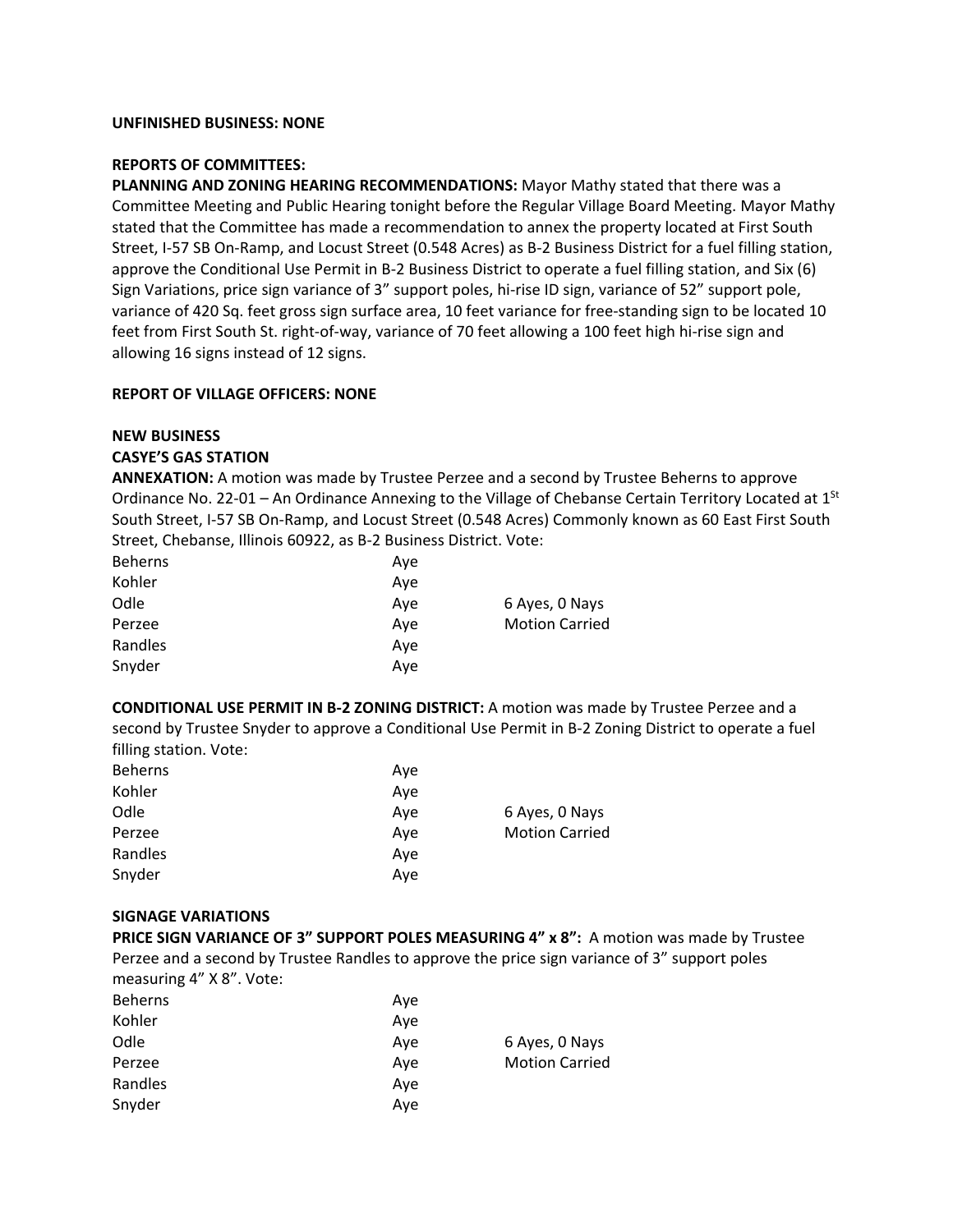**HI-RISE ID SIGN VARIANCE OF 52" SUPPORT POLES DIAMETER OF UP TO 60":** A motion was made by Trustee Perzee and a second by Trustee Randles to approve the Hi-Rise ID sign variance of 52" support poles diameter of up to 60". Vote:

| <b>Beherns</b> | Ave |                       |
|----------------|-----|-----------------------|
| Kohler         | Ave |                       |
| Odle           | Ave | 6 Ayes, 0 Nays        |
| Perzee         | Ave | <b>Motion Carried</b> |
| Randles        | Ave |                       |
| Snyder         | Ave |                       |

**VARIANCE OF 420 SQ FEET ALLOWING 530 SQ FEET GROSS SIGN SURFACE AREA:** A motion was made by Trustee Perzee and a second by Trustee Randles to approve the Variance of 420 sq. feet allowing 530 sq. feet gross sign surface area. Vote:

| <b>Beherns</b> | Ave |                       |
|----------------|-----|-----------------------|
| Kohler         | Ave |                       |
| Odle           | Ave | 6 Ayes, 0 Nays        |
| Perzee         | Ave | <b>Motion Carried</b> |
| Randles        | Ave |                       |
| Snyder         | Aye |                       |
|                |     |                       |

**VARIANCE OF 10 FEET FOR FREE-STANDING SIGN ALLOWING PRICE SIGN TO BE LOCATED 10 FEET**  FROM 1<sup>ST</sup>. SOUTH STREET RIGHT-OF-WAY: A motion was made by Trustee Perzee and a second by Trustee Randles to approve the variance of 10 feet for free-standing sign allowing price sign to be located 10 feet from 1st. South Street right-of-way. Vote:

| <b>Beherns</b> | Ave |                       |
|----------------|-----|-----------------------|
| Kohler         | Ave |                       |
| Odle           | Ave | 6 Ayes, 0 Nays        |
| Perzee         | Ave | <b>Motion Carried</b> |
| Randles        | Ave |                       |
| Snyder         | Ave |                       |

**HIGH-RISE ID SIGN VARIANCE OF 70 FEET ALLOWING A 100 FEET HIGH HI-RISE ID SIGN:** A motion was made by Trustee Perzee and a second by Trustee Randles to approve a high-rise id sign variance of 70 feet allowing a 100 feet high hi-rise ID sign. Vote:

| <b>Beherns</b> | Ave |                       |
|----------------|-----|-----------------------|
| Kohler         | Ave |                       |
| Odle           | Ave | 6 Ayes, 0 Nays        |
| Perzee         | Ave | <b>Motion Carried</b> |
| Randles        | Ave |                       |
| Snyder         | Ave |                       |

**VARIANCE OF ALLOWING 16 SIGNS INSTEAD OF 12:** A motion was made by Trustee Perzee and a second by Trustee Randles to approve 16 signs instead of 12 for visibility. Vote:

| Beherns | Ave |                       |
|---------|-----|-----------------------|
| Kohler  | Ave |                       |
| Odle    | Ave | 6 Ayes, 0 Nays        |
| Perzee  | Ave | <b>Motion Carried</b> |
| Randles | Ave |                       |
| Snyder  | Ave |                       |
|         |     |                       |

**LIQUOR LICENSE:** A motion was made by Trustee Beherns and a second by Trustee Snyder to approve a Liquor License for Casey's Gas Station pending application and fee. Vote:

| <b>Beherns</b> | Aye |
|----------------|-----|
|----------------|-----|